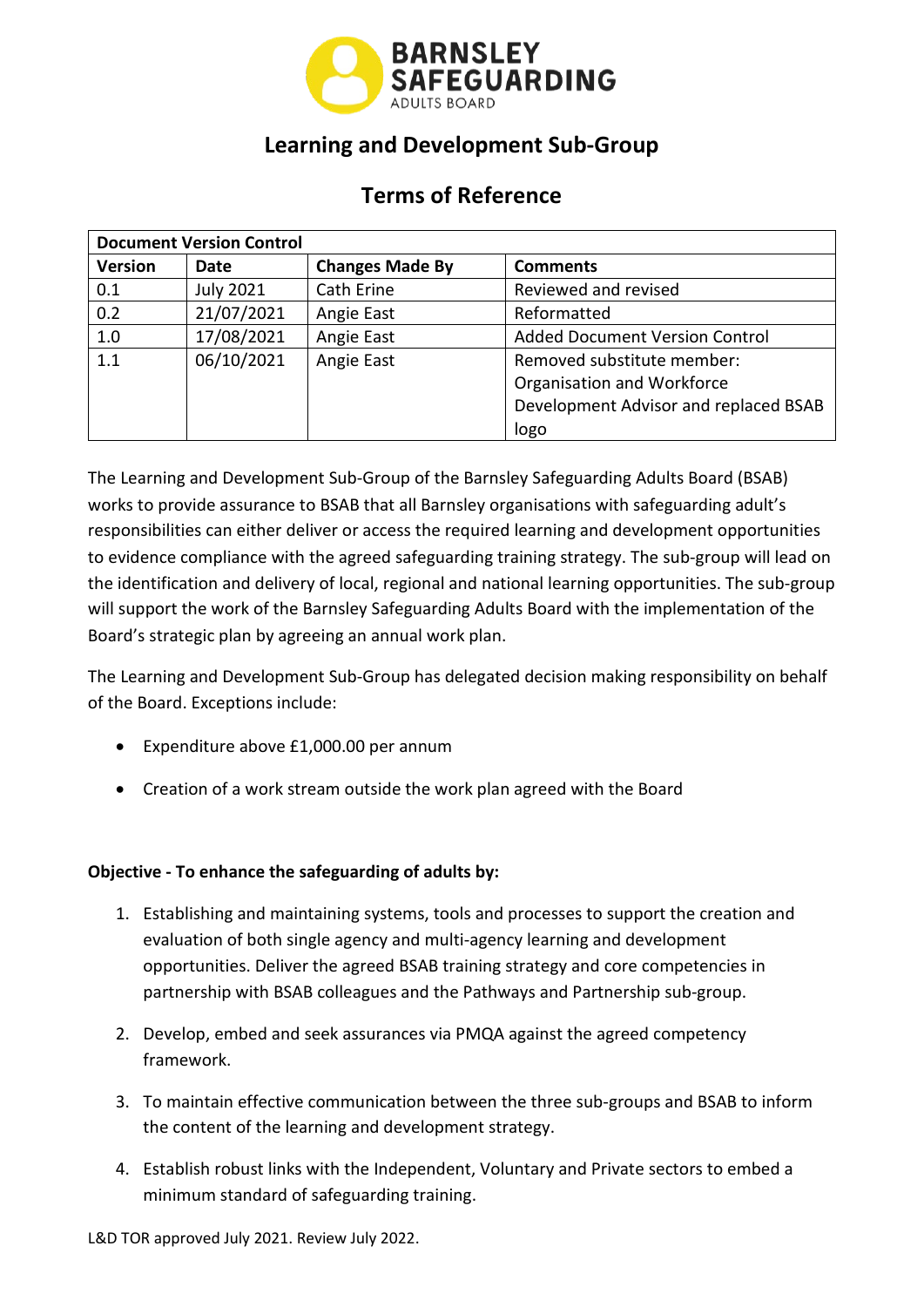5. Sharing information from/to L&D and other forums/meetings that members of L&D attend to increase our ability to respond to issues and more effectively cascade safeguarding information.

#### **Reporting requirements and frequency of meetings**

 The sub-group will meet on a bi-monthly basis between board meetings, with additional meetings arranged as and when necessary to meet the reporting and delivery requirements.

 The sub-group will escalate to the Safeguarding Adult Board Chair urgent concerns in between quarterly reports.

The sub-group is required to maintain a forward plan of work and set time aside to:

- 1. Review Terms of Reference;
- 2. Review its achievements and challenges to assess and evaluate its effectiveness and to inform continuous improvement;
- 3. Consider its future requirements including decision making parameters and budgetary responsibilities.

 The meeting will be structured to ensure the full participation of representatives from all partners. The sub-group Chair or Vice Chair will provide a written report supported by contributions from sub-group members to every Safeguarding Adults Board meeting.

Members of the sub-group reserve the right to convene an extraordinary meeting if required.

All meetings will be minuted and these will be provided to sub-group members and BSAB.

#### **Chair and Vice Chair**

The Chair will be endorsed by the Safeguarding Adults Board and must attend the Safeguarding Adults Board.

 The Chair will retain tenure for three years; the Vice Chair will replace the Chair at the end of the third year. A new Vice Chair will be appointed from within the sub-group membership.

 The change in Chair will be co-ordinated with that of the Chair of the Performance Management and Quality Assurance and Pathways and Partnerships Sub-Groups of the Safeguarding Adult Board to reduce the incidence of Chairs changing in the same year.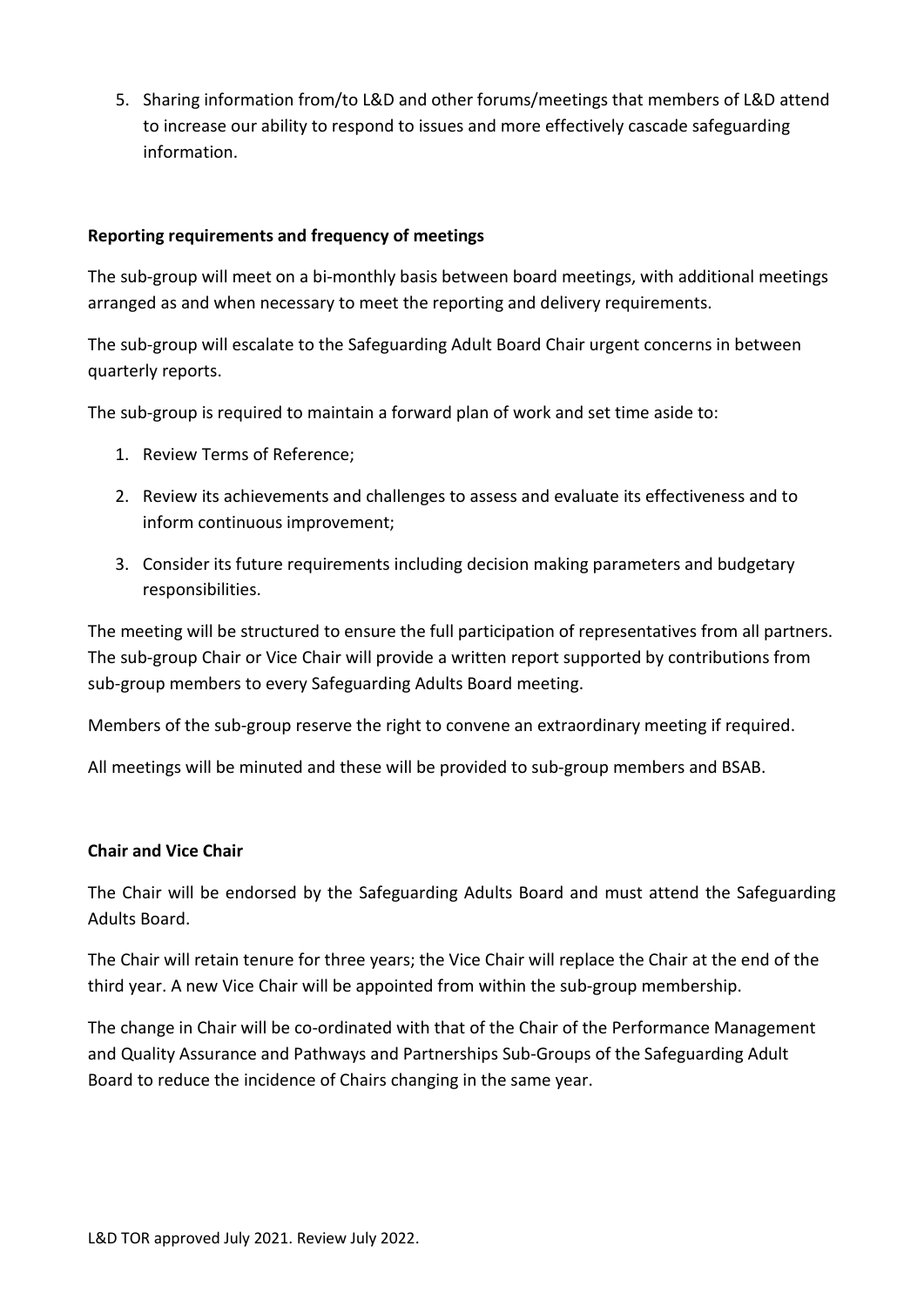#### **Membership and Attendance**

The Learning and Development sub-group will consist of members nominated by the Safeguarding Adults Board member organisations. It will consist of a core group of statutory, independent and voluntary agencies with the ability to co-opt members for specific areas of activity.

 the case of non-attendance by a member or deputy for two or more meetings, this will be brought Attendance at the sub-group will be monitored and recorded via a RAG rated attendance sheet. In to the attention of the Safeguarding Adult Board.

#### **Quoracy**

 Decisions can only be taken if the meeting is quorate; quoracy will be achieved if the following criteria are met

• Presence of Chair or Vice Chair,

and

• Representation of 50% of the Learning and Development sub-group membership, excluding the Chair of the meeting.

The BSAB will be informed of all non-quorate meetings.

#### **Co-ordination and Support**

This will be provided by the Safeguarding Adults Board Manager and BMBC Safeguarding Adults Business Support.

 Members will be given 7 days following the release of meeting minutes in which to give comments after which time the minutes will be classed as a true and accurate record of the meeting.

Date Terms of Reference agreed: July 2021

Review date:  $July 2022$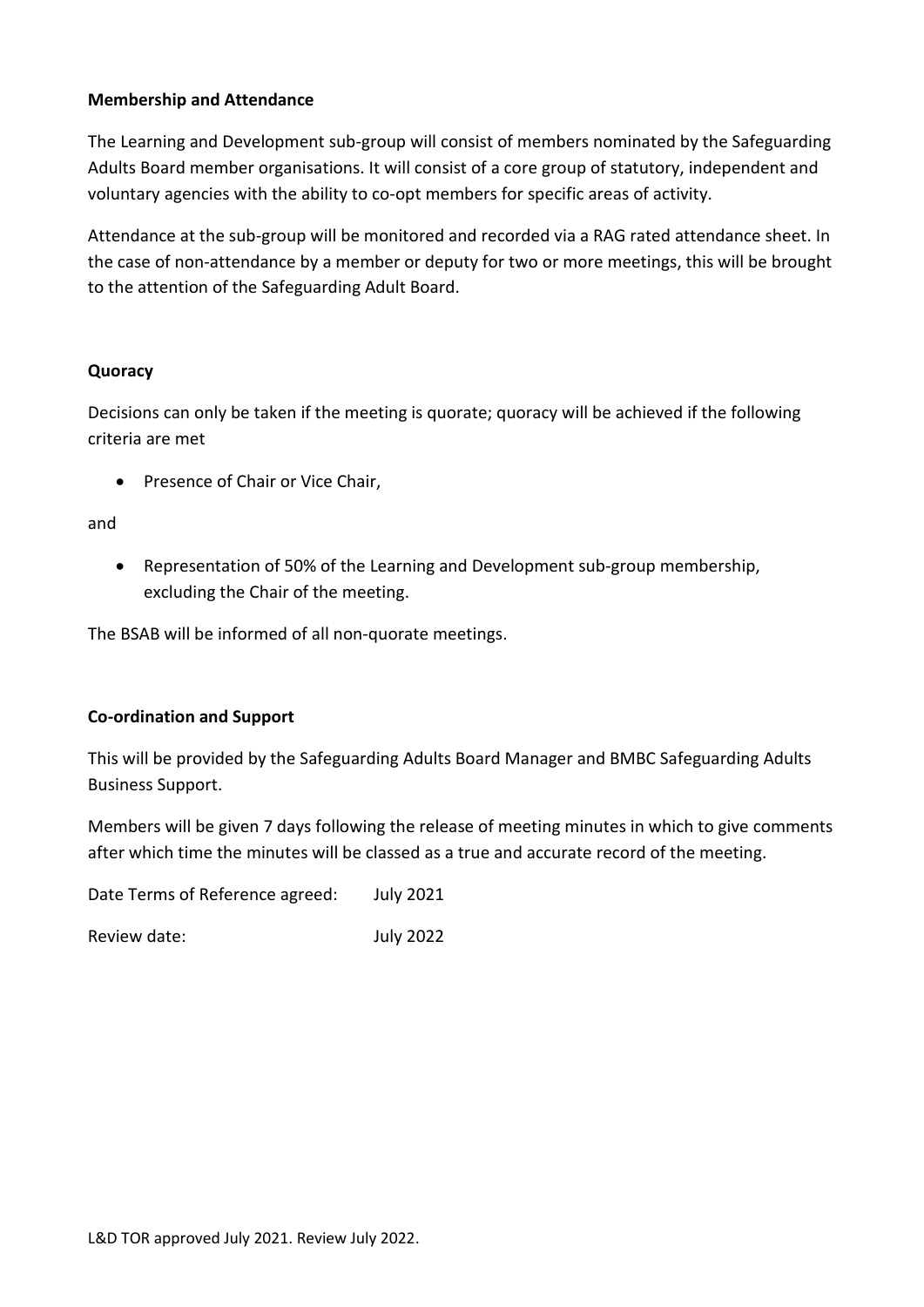

# **Learning and Development Sub-Group**

## **Membership**

| <b>Standing Members</b>                                           |                                                              |                                                        |  |  |  |  |  |
|-------------------------------------------------------------------|--------------------------------------------------------------|--------------------------------------------------------|--|--|--|--|--|
| <b>Role</b>                                                       | <b>Organisation</b>                                          | <b>Substitute member</b>                               |  |  |  |  |  |
| Organisation and Workforce<br>Development Manager (Chair)         | <b>BMBC</b>                                                  | <b>Vice Chair</b>                                      |  |  |  |  |  |
| Safeguarding Adults Board Manager                                 | <b>BMBC</b>                                                  | No Substitute                                          |  |  |  |  |  |
| Development and Training Manager                                  | <b>BMBC</b>                                                  | No Substitute                                          |  |  |  |  |  |
| Commissioning Officer, Healthier<br>Communities (Vice Chair)      | <b>BMBC</b>                                                  | Commissioning Officer,<br><b>Healthier Communities</b> |  |  |  |  |  |
| Professional Development Lead                                     | <b>BMBC</b>                                                  |                                                        |  |  |  |  |  |
| <b>Principal Social Worker</b>                                    | <b>BMBC</b>                                                  | <b>BMBC Quality Team</b>                               |  |  |  |  |  |
| <b>Housing Management Team Leader</b>                             | Berneslai Homes                                              | <b>Housing Management</b>                              |  |  |  |  |  |
| Detective Chief Inspector                                         | South Yorkshire Police                                       | <b>TBC</b>                                             |  |  |  |  |  |
| Safeguarding Adults at Risk Advisor                               | <b>BHNFT</b>                                                 | Named Nurse Safeguarding<br><b>Adults</b>              |  |  |  |  |  |
| <b>Specialist Safeguarding Advisor</b>                            | <b>SWYPFT</b>                                                | Safeguarding Adults Advisor                            |  |  |  |  |  |
| Safeguarding Representative                                       | <b>Barnsley College</b>                                      | Safeguarding Representative                            |  |  |  |  |  |
| Vice Chair                                                        | Healthwatch                                                  | <b>Barnsley CVS Representative</b>                     |  |  |  |  |  |
| Health and Wellbeing Principal,<br><b>Public Health</b>           | <b>BMBC</b>                                                  | <b>TBC</b>                                             |  |  |  |  |  |
| <b>Customer Forum Representative</b>                              |                                                              | <b>TBC</b>                                             |  |  |  |  |  |
| Organisation and Workforce<br><b>Development Business Partner</b> | <b>BMBC</b>                                                  | N/A                                                    |  |  |  |  |  |
| <b>Head of Community Services</b>                                 | <b>Barnsley Community</b><br>and Voluntary Services<br>(CVS) |                                                        |  |  |  |  |  |